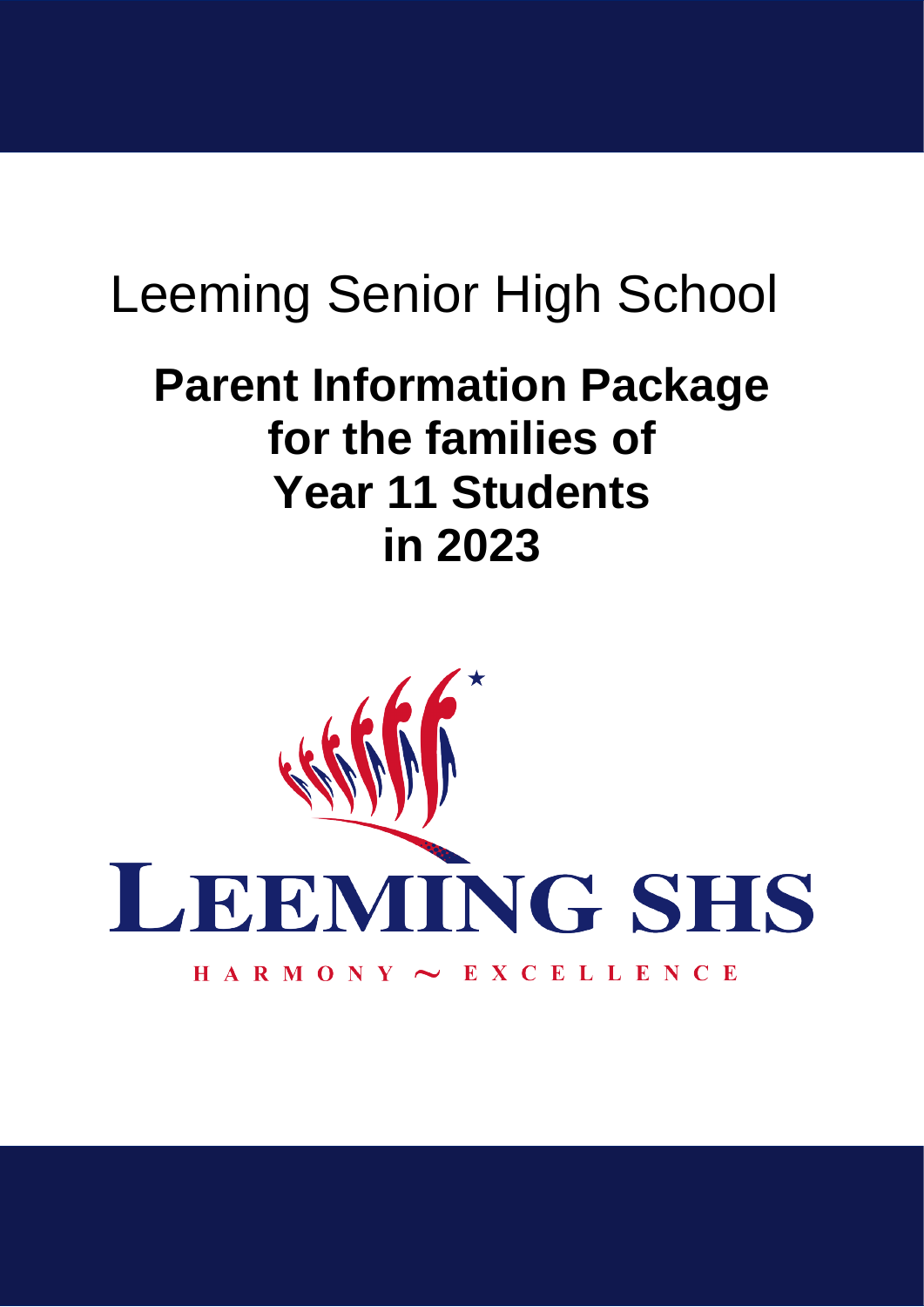

# **Contents**

<span id="page-1-0"></span>

| INFORMATION FOR YEAR 10 STUDENTS MAKING REQUESTS FOR YEAR 11 IN 2023 3  |  |
|-------------------------------------------------------------------------|--|
|                                                                         |  |
| OVERVIEW DOCUMENTS (PAGES 2 AND 3 OF THIS PARENT INFORMATION PACKAGE):  |  |
| UNDERSTANDING THE WESTERN AUSTRALIAN CERTIFICATE OF EDUCATION (WACE): 4 |  |
|                                                                         |  |
|                                                                         |  |
|                                                                         |  |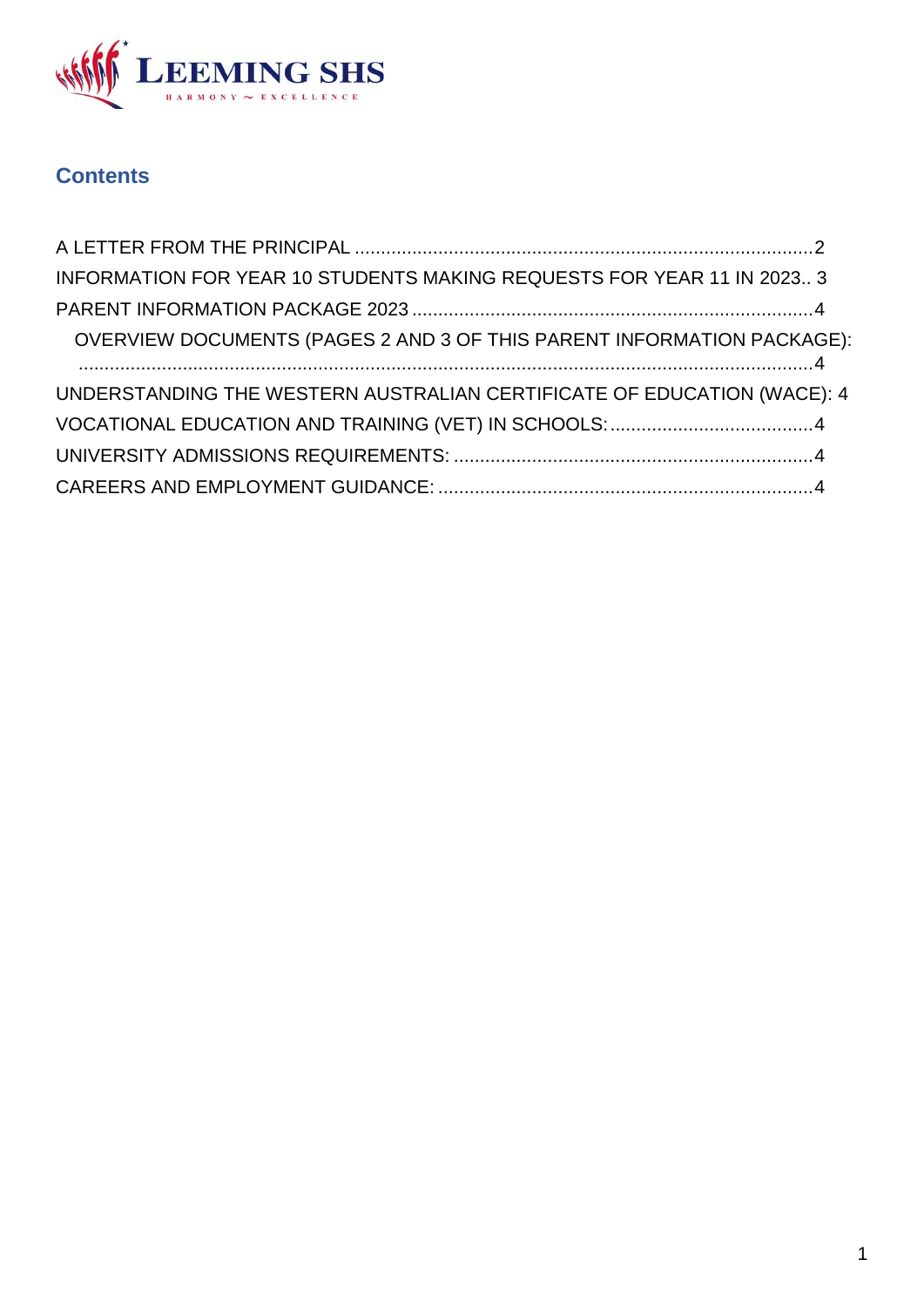

## **A LETTER FROM THE PRINCIPAL**

## **WELCOME YEAR 10 PARENTS TO SUBJECT REQUESTS FOR 2023**

Dear Parent/Guardian

Thank you for considering Leeming Senior High School for your child's senior school education. This is a very important time and decisions need to be carefully considered. At times it will appear as though there is information overload.

The subject requests information (the Senior Directory, the Parent Information Package and the Student Career Exploration Workbook) will outline the extensive processes of career education, counselling and subject requests for Leeming Senior High School in 2023. The whole process begins with student abilities and aspirations. It is important that families fully discuss a child's intentions for Year 11 and 12 and beyond.

The information provided in these packages are useful resources and should be part of the whole process. It is important that you analyse these packages and then incorporate this knowledge in your child's eventual subject requests. The process aims to be personalised and target the needs of individual students.

While students will work towards planning a post-secondary school pathway, it is also important to have back up plans and reserve options. For example, a student on a pathway to university should cover all bases and select a school based Certificate II or III qualification. This certificate will assist in accessing TAFE beyond secondary school, should your child not meet university entrance requirements or simply change their mind.

When requesting subjects, students will not be locked into these choices, but subject movement after specific dates is now impossible due to the new WACE constraints. Please analyse the information included in this package and seek more information where required.

Thank you,

Brendon Wallwork

Principal

Leeming Senior High School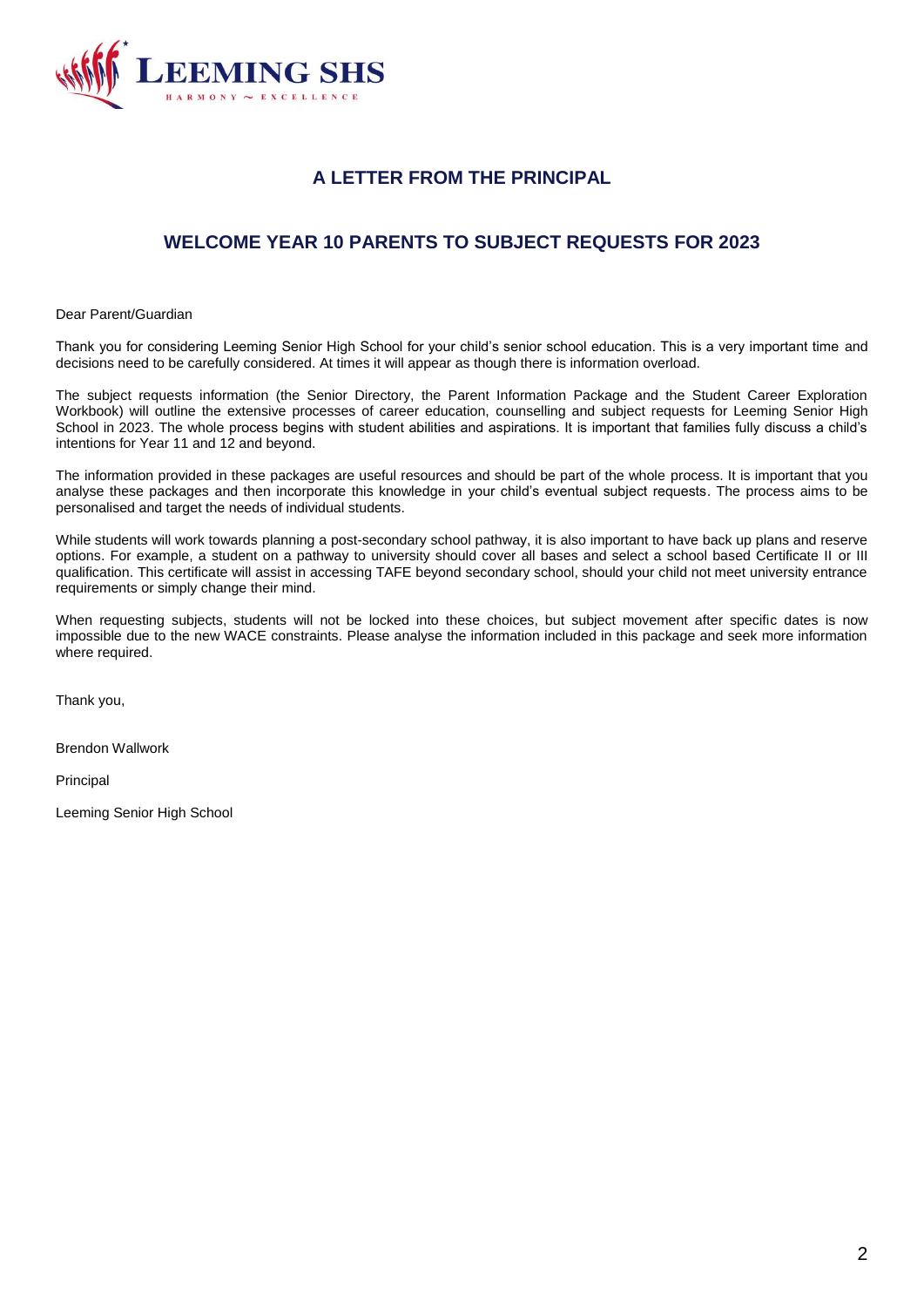

<span id="page-3-0"></span>Dear Parent/Guardian

## **Information for Year 10 students making subject requests for Year 11 in 2023**

The preparation phase for Year 10 students requesting subjects for Year 11 courses in 2023 is well underway. All Year 10 students are already involved in a knowledge building process of Year 11 course offerings that are delivered at Leeming SHS.

At Leeming SHS we require each student with a parent/guardian to engage in a compulsory Course Counselling meeting. All preparatory elements of the subject request process are accessed via the Year 10 Connect page.

This subject request process for the students includes:

- A Transition Education Program delivered in Weeks 6 and 7 of this term
- The following booklets that will be added to the Year 10 Connect page in Week 7 of this term:
	- **1. Senior Directory 2023 (subject offerings and entry requirements)**
		- **2. Parent Information Package**
		- **3. Student Career Exploration Workbook for 2023**
- A Parent Information Presentation in week eight of this term on **Monday 13 June at 6pm** in the Leeming SHS Performing Arts Centre. This will expand upon information relevant to Year 10 families that are preparing their child for and requesting appropriate courses for 2023. (Note – this event is for parents/guardians only).

The end purpose of this process is that students (with the assistance of their parents/guardians) are well prepared to request Year 11 courses that are appropriate to their interests, ability and future educational and career requirements.

Access to the Course Counselling bookings portal will be available as of the end of the Parent Information Presentation on Monday 13 June. **This booking system will remain open until 3pm on Tuesday 19 July**. Please note that:

- Subjects requested by students at their Course Counselling meeting are a request students are not guaranteed these subjects until semester two results are finalised
- Students do not have to race to have their Course Counselling meeting it is not a first come first served process
- Students who do not have a Course Counselling meeting may not receive their preferred Year 11 courses

Please feel free to email one of the staff listed below to discuss the Year 11 in 2023 subject request information.

Yours sincerely,

<span id="page-3-1"></span>Nat Simms **Vance Bryan Julie-Ann Ford** Vance Bryan **Julie-Ann Ford** Deputy Principal Yr11-12 Student Services Manager Yr11-12 Student Services Manager Yr9-10 [natalie.simms@education.wa.edu.au](mailto:natalie.simms@education.wa.edu.au) [vance.bryan@education.wa.edu.au](mailto:vance.bryan@education.wa.edu.au) [julie-ann.ford@education.wa.edu.au](mailto:julie-ann.ford@education.wa.edu.au)